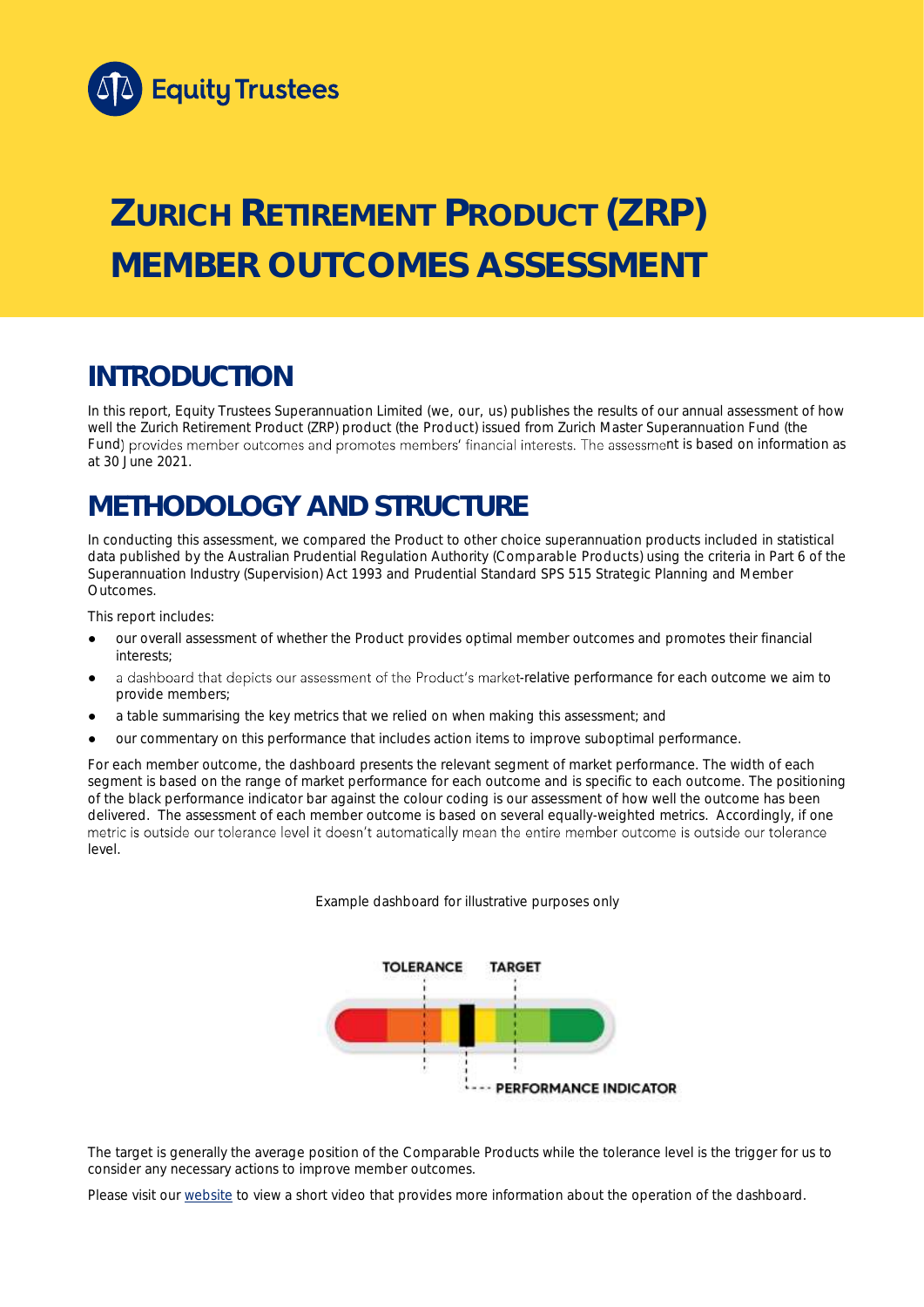

## **OVERALL ASSESSMENT**

Having carefully considered the comparisons of the Product with Comparable Products set out in this report, including the dashboards, metrics, commentary, and other relevant information available to us at the time of writing, we have concluded that as a result of the following factors the Product is promoting members' financial interests:

- 1. the fees and costs that affect the return to members are appropriate having regard to their financial interests;
- 2. the net returns for the Product (i.e. returns after deducting all fees, costs and taxes) are consistent with market rates;
- 3. the level of investment risk for the Product is acceptable in relation to the net returns generated;
- 4. the investment strategy for the Product is appropriate;
- 5. the options, benefits and facilities offered in the Product are appropriate for members;
- 6. the insurance premium charged for the Product does not inappropriately erode members' account balances;
- 7. the insurance strategy for the Product is appropriate; and
- 8. the scale of the Product and the Fund does not disadvantage members.

## **DASHBOARD**

### **STRATEGIC CONTEXT**

Working together with the Fund's Promoter, Zurich Australia Limited, the Fund's purpose is to provide members with simple, viable and effective superannuation products that are competitive and leverage the Zurich Group's capabilities and reputation. We aim to provide excellent customer service, strong governance and compliance management, along with sustainable investment returns; and commit to no increase in the current administration fee levels above Consumer Price Index (CPI) rises before June 2025.

To support this purpose, our goals for the Fund are to deliver competitive products to members, meet members' reasonable expectations, maintain strong governance and maintain Fund viability.

The Product is a choice accumulation product.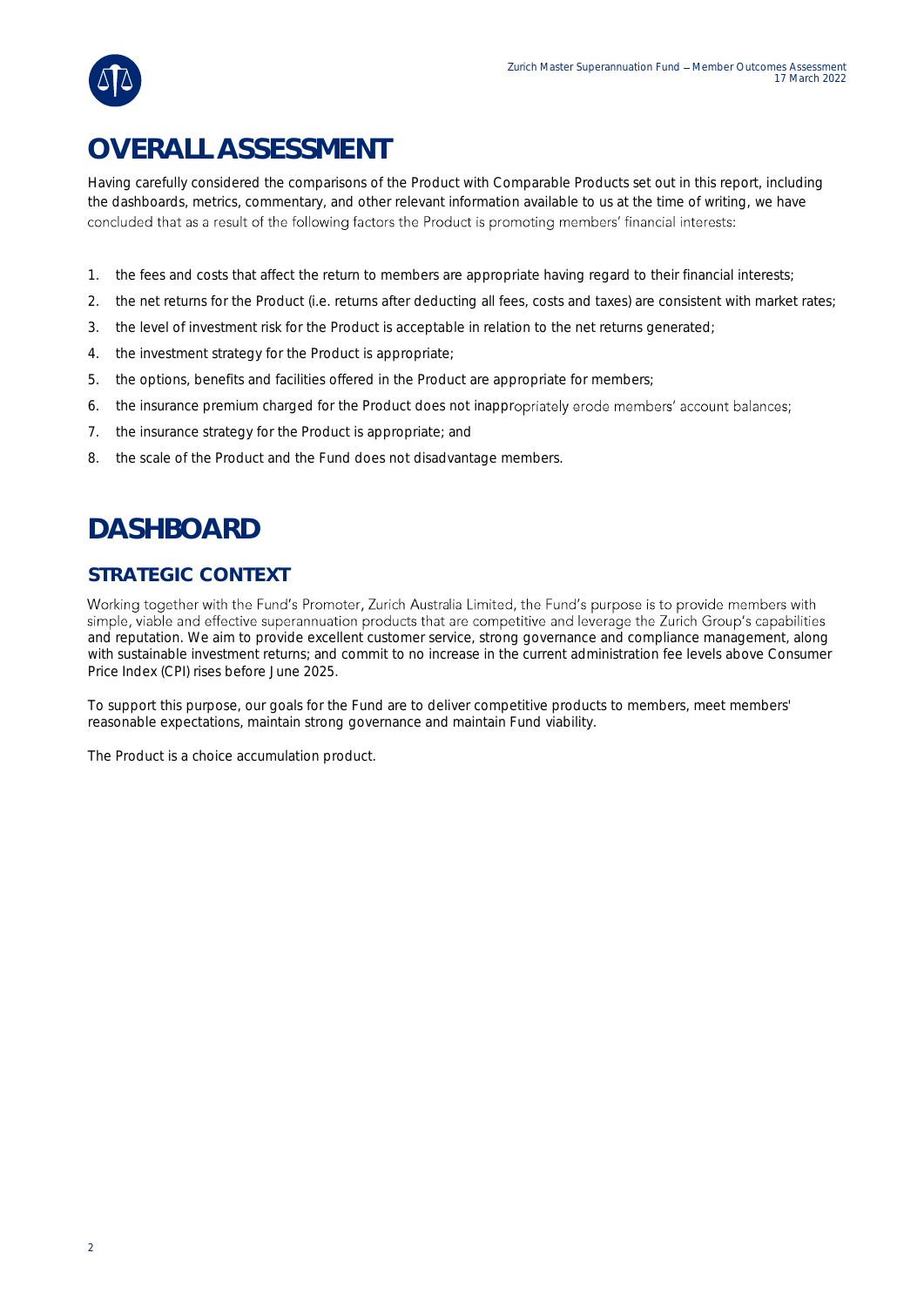

### **INVESTMENT RISK AND RETURN**



#### **Commentary**

The performance indicator measures the average investment risk and return of all investment options in the Product over one, three, five and 10-year periods and is based on an equal weighting of all the metrics in the above table.

Appendix 1 displays the returns for each investment option available in the Product and its weighted average returns over these periods.

This commentary focuses on the five-year weighted average return to 30 June 2021, and the weighted average number of negative annual returns for the 10 years to this date. When reading this commentary, it's important to bear in mind that past performance is not a reliable indicator of future performance.

Over the five years to 30 June 2021 the Product's weighted average investment return does not meet our target and is within our tolerance level. No remedial action is required as a result of this assessment.

Over the 10 years to 30 June 2021 the weighted average number of negative returns for the Product does not meet our target and is within our tolerance level. No remedial action is required as a result of this assessment.

Therefore, we consider the:

- investment strategy for the Product is appropriate; and
- investment risk is acceptable in relation to the net returns generated.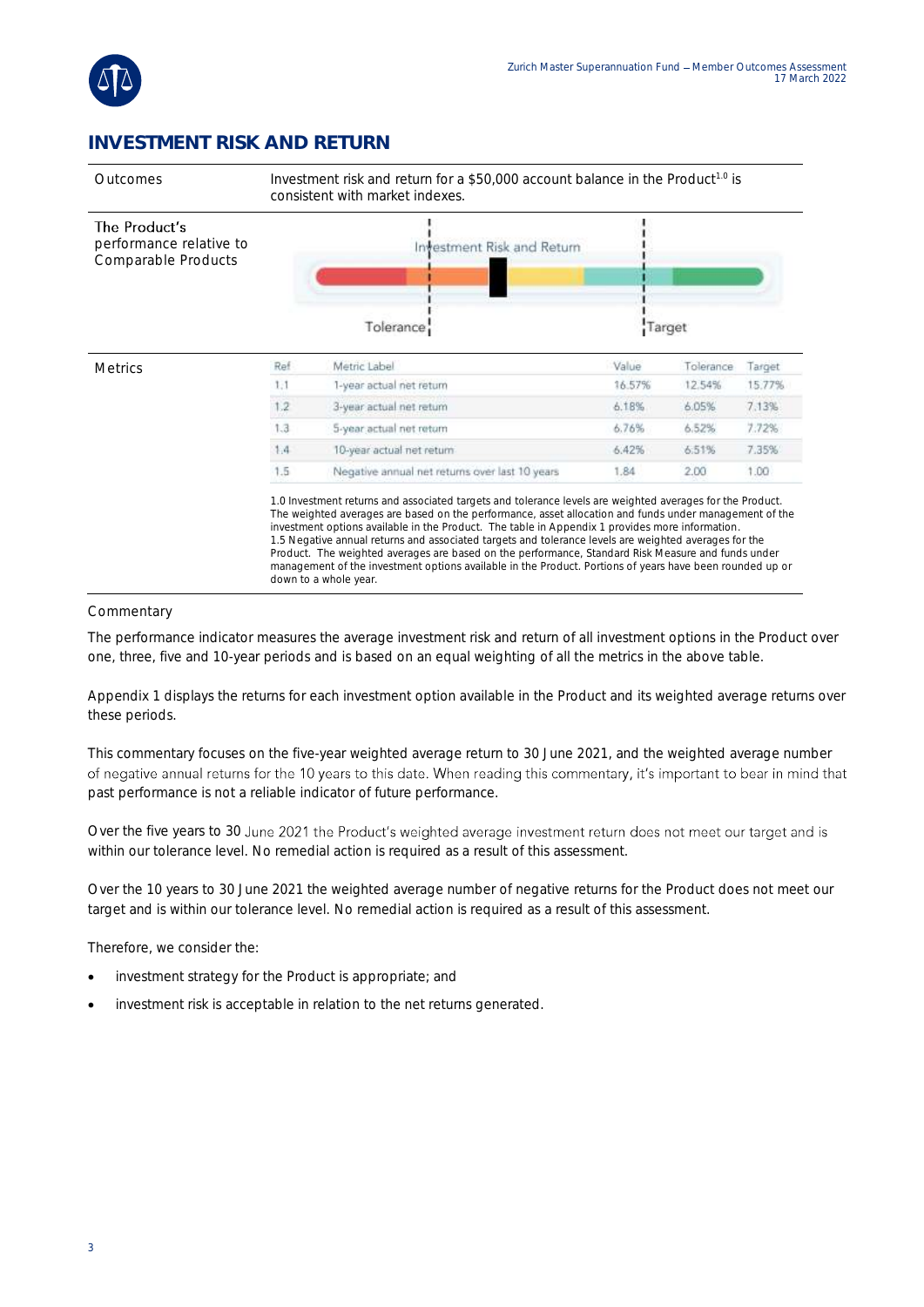

## **FEES AND COSTS**

| Outcomes                                                        | Fees (gross of tax) for a \$50,000 account balance are consistent with market rates. <sup>3.0</sup> |                     |                |       |           |        |
|-----------------------------------------------------------------|-----------------------------------------------------------------------------------------------------|---------------------|----------------|-------|-----------|--------|
| The Product's<br>performance relative to<br>Comparable Products |                                                                                                     |                     | Fees and Costs |       |           |        |
|                                                                 |                                                                                                     | Tolerance:          |                |       | Target    |        |
| <b>Metrics</b>                                                  | Ref                                                                                                 | Metric Label        |                | Value | Tolerance | Target |
|                                                                 | 3.1                                                                                                 | Administration fees |                | 0.00% | 0.65%     | 0.40%  |
|                                                                 | 3.2                                                                                                 | Investment fees     |                | 1.30% | 0.85%     | 0.60%  |
|                                                                 | 3.3                                                                                                 | Total fees          |                | 1.30% | 1.50%     | 1.00%  |

#### Commentary

This table lists the Product's administration and investment fees. Other fees may be payable which are set out in the Product's disclosure documents.

The performance indicator measures administration and investment fees together against Comparable Products.

The performance indicator, which does not meet our target and is within our tolerance level is based on an equal weighting of each metric in the above table.

Total fees does not meet our target and is within our tolerance level. No remedial action is required as a result of this assessment.

As a result, we are comfortable that fees and costs are consistent with market rates and therefore are appropriate having regard to members' financial interests.

#### **INSURANCE CLAIM MANAGEMENT**



#### **Commentary**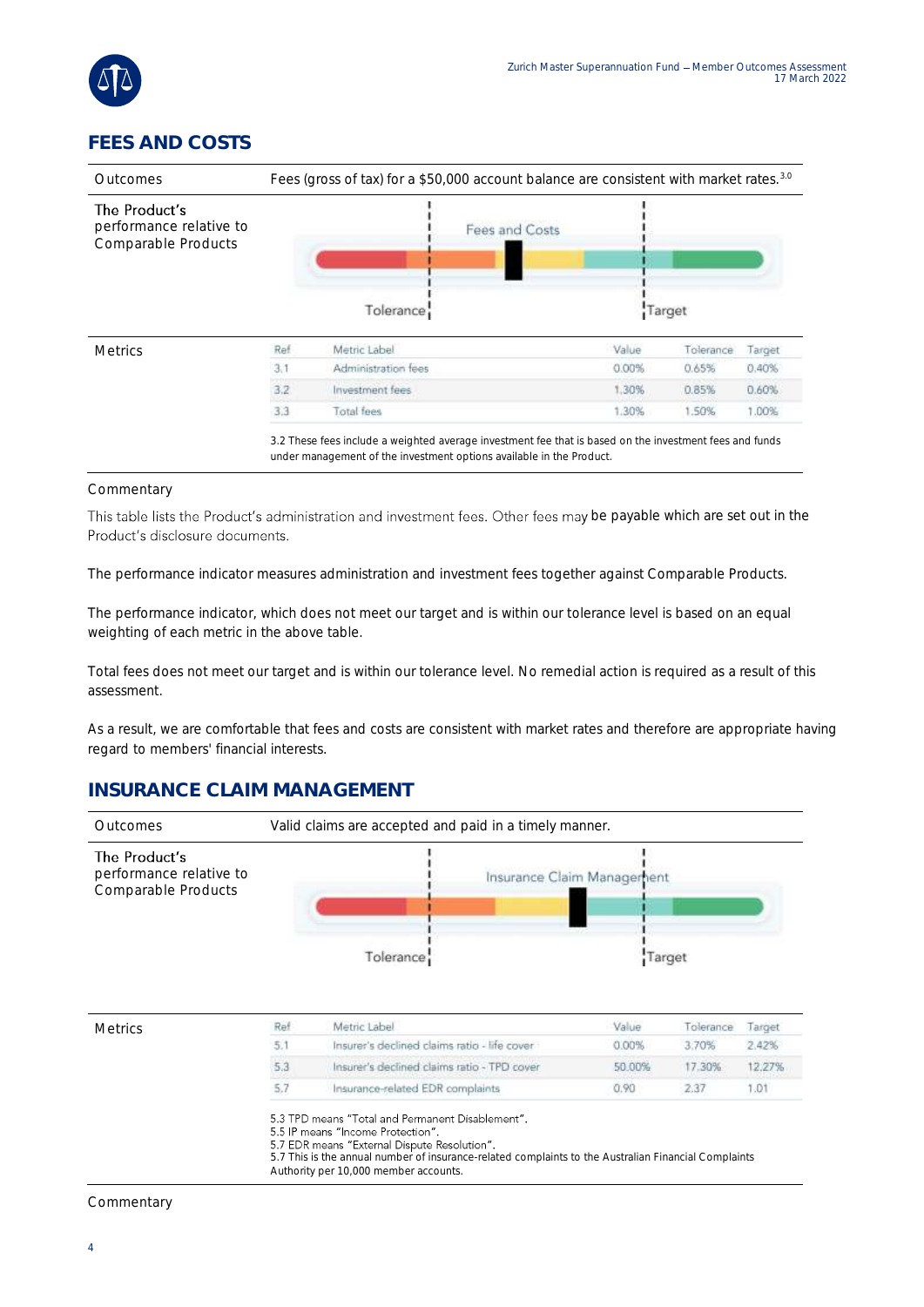

The performance indicator measures the acceptance of insurance claims and the quality of the claims process against Comparable Products.

The performance indicator, which does not meet our target and is within our tolerance level, is based on equal weighting of all the metrics in the above table.

The insured benefits in this Product are supported by retail life insurance policies. For this suite of policies, in the year ended 30 June 2021 the Fund's insurer:

- paid 9 death benefit claims and declined 0 death benefit claims; and
- paid 1 TPD benefit claim and declined 1 TPD claim

We review all declined insurance claims to make sure the insurer has acted fairly and reasonably, and consistently with the relevant policy terms and conditions. Based on these reviews, we are comfortable that denied claims have been considered appropriately.

The number of insurance-related complaints that have been made to the Australian Financial Complaints Authority meets our target. No remedial action is required as a result of this assessment.

As a result, we are comfortable that valid claims are accepted and paid in a timely manner.

All Insurance Cover is voluntary. We believe that the appropriate level of insurance cover is a balance between the amount of cover required (based on the maintenance of the member's, and their dependants', standard of living in the event of a claim) and the affordability of that cover for the member.

Members have the opportunity to seek personal financial advice if required, select their own level of insurance cover and cancel their cover if no longer required. Therefore:

- the insurance premiums charged for the Product do not inappropriately erode members' account balances; and
- the insurance strategy for the Product is appropriate.

### **MEMBER SERVICES**

| Outcomes                                                        | Administration services satisfy member expectations. |                                                                                                                                                                                                                                                                                                                                                                        |        |           |        |
|-----------------------------------------------------------------|------------------------------------------------------|------------------------------------------------------------------------------------------------------------------------------------------------------------------------------------------------------------------------------------------------------------------------------------------------------------------------------------------------------------------------|--------|-----------|--------|
| The Product's<br>performance relative to<br>Comparable Products |                                                      | <b>Administration Services</b>                                                                                                                                                                                                                                                                                                                                         |        |           |        |
|                                                                 |                                                      | Tolerance                                                                                                                                                                                                                                                                                                                                                              |        | Target    |        |
| <b>Metrics</b>                                                  | Ref                                                  | Metric Label                                                                                                                                                                                                                                                                                                                                                           | Value  | Tolerance | Target |
|                                                                 | 7.1                                                  | Administration-related EDR complaints                                                                                                                                                                                                                                                                                                                                  | 1.79   | 4.82      | 2.07   |
|                                                                 | 7.2                                                  | Service Level Achievement                                                                                                                                                                                                                                                                                                                                              | 90.02% | 90.00%    | 95.00% |
|                                                                 |                                                      | 7.1 EDR means "External Dispute Resolution".<br>7.1 This is the annual number of administration-related complaints to the Australian Financial Complaints<br>Authority per 10,000 member accounts.<br>7.2 Service level achievement measures the portion of new member, contribution and benefit payment<br>transactions that were processed within our service level. |        |           |        |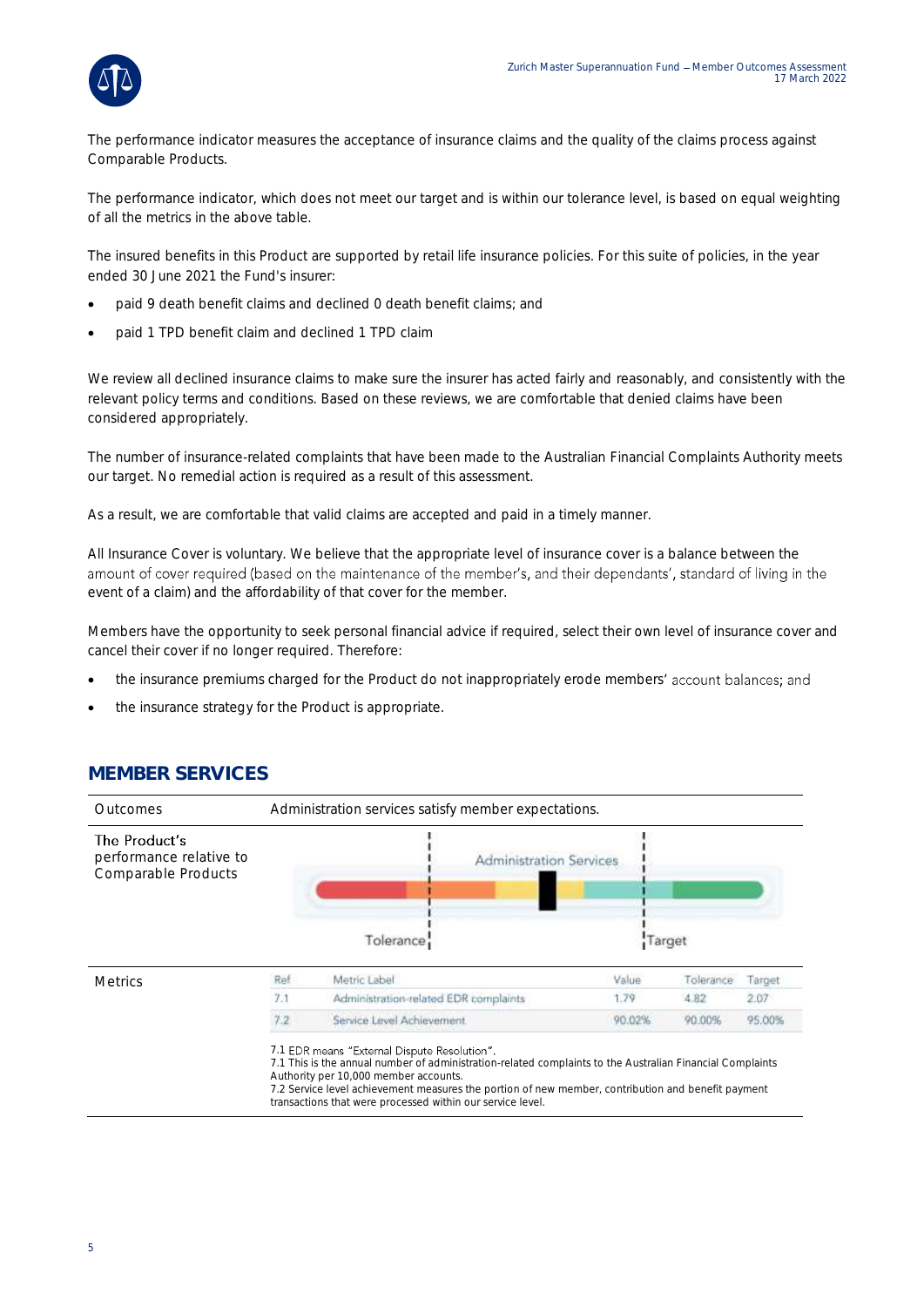

#### Commentary

The performance indicator measures the delivery of administration services against our service levels.

The performance indicator, which does not meet our target and is within our tolerance level is based on equal weighting of the above metrics.

Service level achievement (90.02%) meets our target. No remedial action is required as a result of this assessment.

The number of complaints about administration services that have been made to the Australian Financial Complaints Authority does not meet our target and is within our tolerance level. No remedial action is required as a result of this assessment.

As a result, we are comfortable that administration services satisfy member expectations because the high rate of service level achievement and the number of administration related complaints is within tolerance level. Therefore, we consider the options, benefits and facilities offered in the Product are appropriate for members.

### **SUSTAINABILITY**

| Outcomes                                                                            | The Product and Fund are sustainable and likely to deliver optimal outcomes in the<br>future. |                                  |           |           |           |
|-------------------------------------------------------------------------------------|-----------------------------------------------------------------------------------------------|----------------------------------|-----------|-----------|-----------|
| The sustainability of the<br>Product and Fund<br>relative to Comparable<br>Products |                                                                                               | Sustainability<br>Tolerance      | Target    |           |           |
| <b>Metrics</b>                                                                      | Ref                                                                                           | Metric Label                     | Value     | Tolerance | Target.   |
|                                                                                     | 8.2                                                                                           | Net member benefit flows p.a.    | $-9.27%$  | $-29.51%$ | $-1.52%$  |
|                                                                                     | 8.3                                                                                           | Average account balance          | \$76,808  | \$23,530  | \$124,315 |
|                                                                                     | 8.5                                                                                           | Movement in member accounts p.a. | $-10.72%$ | $-36.39%$ | $-8.01%$  |
|                                                                                     | 8.6                                                                                           | Average member age               | 59.3      | 58.00     | 48.70     |

#### **Commentary**

The performance indicator measures the Fund's sustainability and likelihood of delivering optimal outcomes in the foreseeable future against other funds.

The performance indicator, which does not meet our target and is within our tolerance level is based on equal weighting of the above metrics.

As the Fund is closed to new members, movements in member accounts and the average member age are expectedly below our targets. We expect these indicators will move further away from our targets as members move closer to retirement.

With total member benefits of \$996m and almost 11,200 members, the Fund retains sufficient scale to support member outcomes into the future. Nevertheless, we continue to monitor the impact that the expected reduction in Fund size may have on member outcomes.

Therefore, we are comfortable that the scale of the Product and the Fund does not disadvantage members.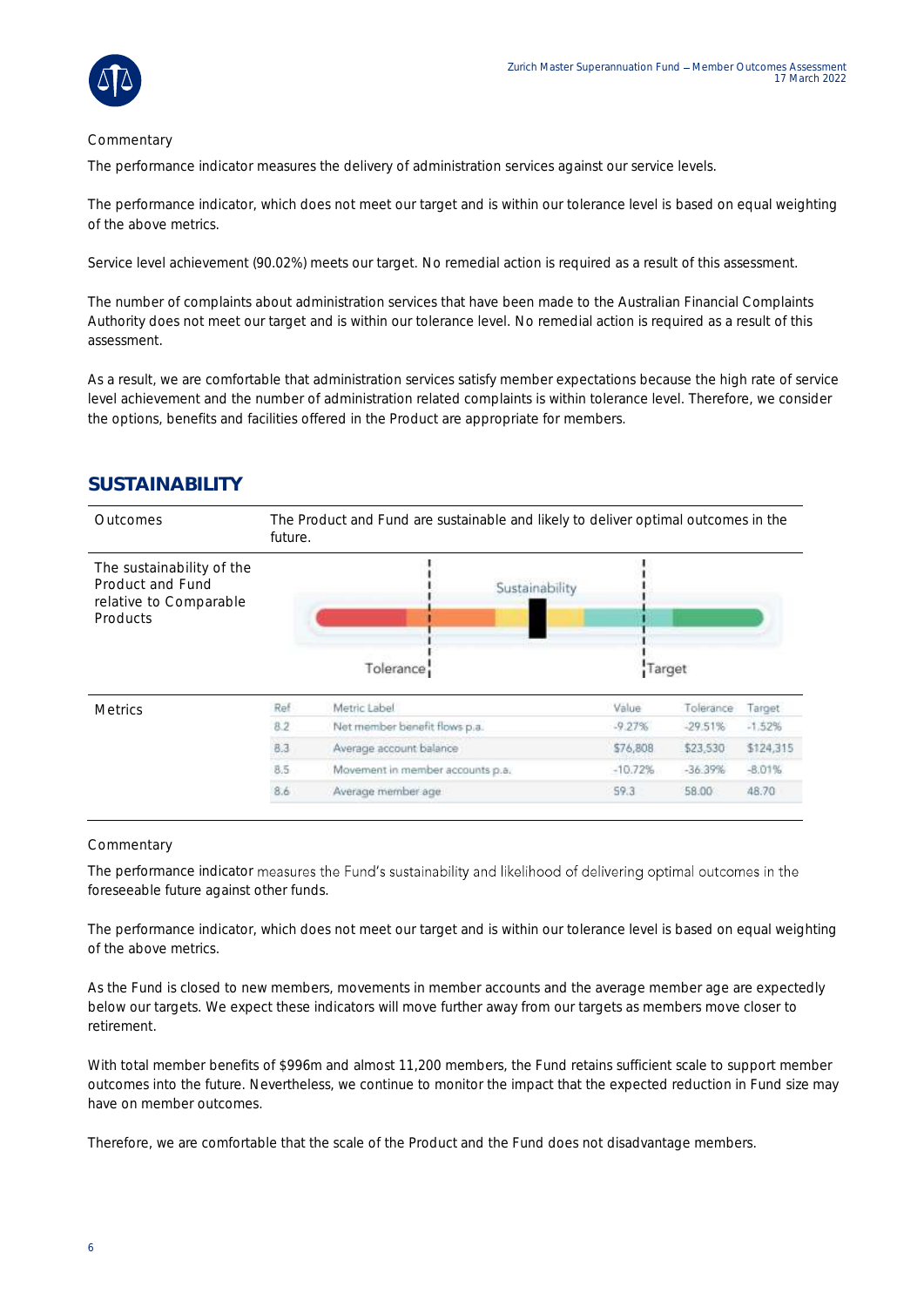

## **LIQUIDITY**



#### Commentary

The performance indicator measures the Fund's ability to meet benefit and rollover requests in a timely manner.

The performance indicator meets our target. No remedial action is required as a result of this assessment.

We regularly monitor whether the investments would be able to meet cash requirements in extreme situations. Based on our analysis, we consider that benefits are supported by liquid investments.

As a result, we are comfortable that the level of liquidity risk for the Product is acceptable.